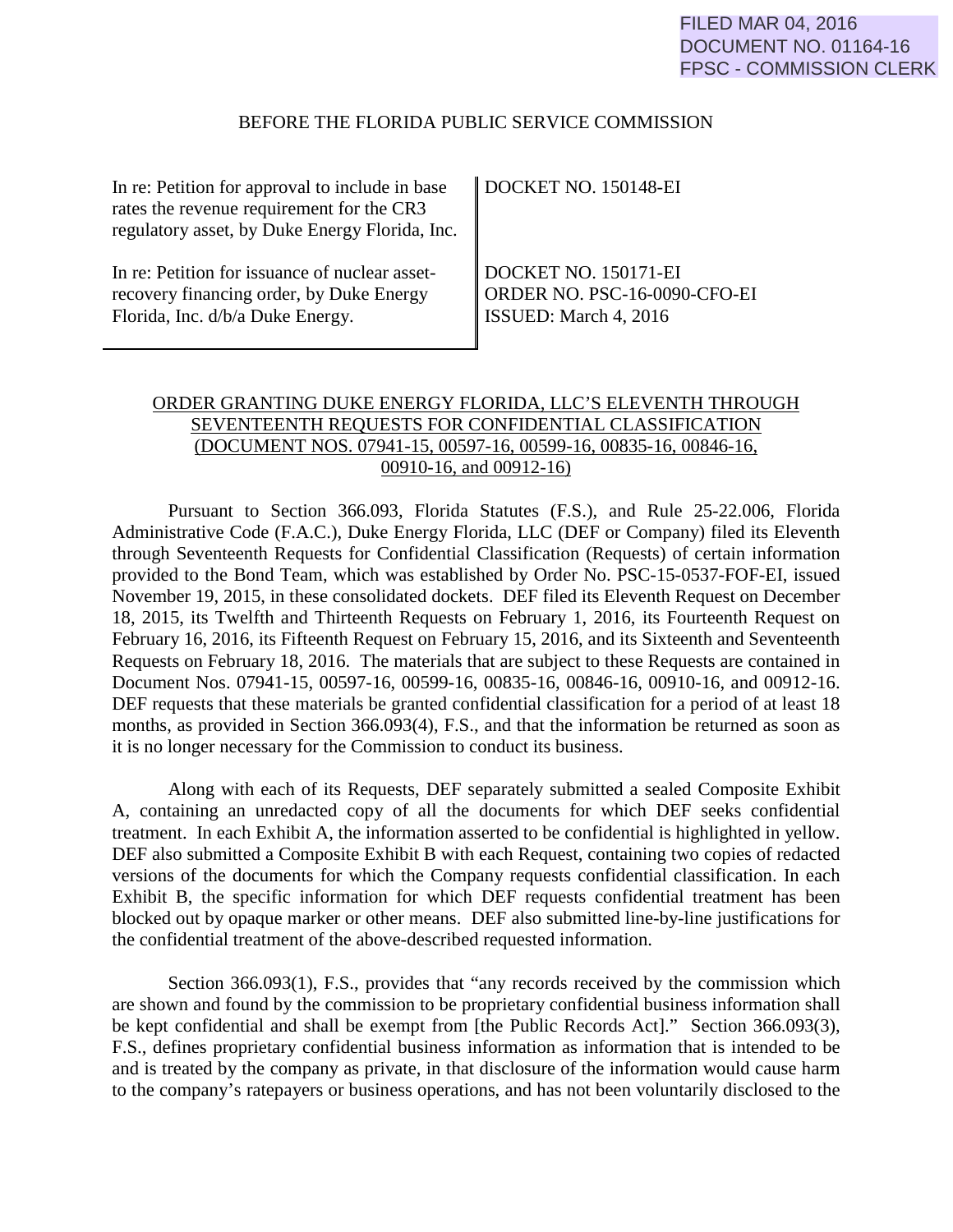### ORDER NO. PSC-16-0090-CFO-EI DOCKET NOS. 150148-EI, 150171-EI PAGE 2

public. Section 366.093(3)(d) and (e), F.S., provides that proprietary confidential business information includes, but is not limited to "[i]nformation concerning bids or other contractual data, the disclosure of which would impair the efforts of the public utility or its affiliate to contract for goods or services on favorable terms," and "[i]nformation relating to competitive interests, the disclosure of which would impair the competitive business of the provider of the information."

DEF contends that the information at issue falls within these categories and thus constitutes proprietary confidential business information entitled to protection under section 366.093, F.S., and Rule 25-22.006, F.A.C. DEF contends that the information relates to the following securitization bond transaction activities: 1) DEF's engagement with the law firms it retained to work on the securitization (11th Request); 2) communications between DEF and RBC Capital Markets (RBC) concerning RBC's potential participation as a joint book runner (12th, 13th, and 15th Requests); 3) communications between DEF and Morgan Stanley concerning Morgan Stanley's potential participation as a co-lead underwriter (14th Request); 4) communications between DEF and Citi concerning Citi's potential participation as a joint book runner; and 5) a summary comparison of fees and other considerations including rates of financial institutions that DEF considered as joint book runners (17th Request). DEF states that the disclosure of the information would violate the terms of contractual agreements with third parties and impair the efforts of the Company to contract for goods and services on favorable terms. DEF further asserts that disclosure of the information would also adversely impact the competitive business interests of parties contracting with DEF. DEF states that this information is intended to be and is treated by DEF as private and has not been publicly disclosed.

Upon review, it appears that the above-referenced information satisfies the criteria set forth in Section 366.093(3), F.S., for classification as proprietary confidential business information and shall be treated as confidential. The information constitutes "[i]nformation concerning bids or other contractual data, the disclosure of which would impair the efforts of the public utility or its affiliate to contract for goods or services on favorable terms," and "[i]nformation relating to competitive interests, the disclosure of which would impair the competitive business of the provider of the information." Thus, this information is granted confidential classification.

Pursuant to Section 366.093(4), F.S., the information for which confidential classification is granted herein shall remain protected from disclosure for a period of 18 months from the date of issuance of this Order. At the conclusion of the 18-month period, the confidential information will no longer be exempt from Section 119.07(1), F.S., unless DEF or another affected person shows, and the Commission finds, that the records continue to contain proprietary confidential business information.

Based on the foregoing, it is

ORDERED by Commissioner Ronald A. Brisé, as Prehearing Officer, that Duke Energy Florida, LLC's Eleventh, Twelfth, Thirteenth, Fourteenth, Fifteenth, Sixteenth, and Seventeenth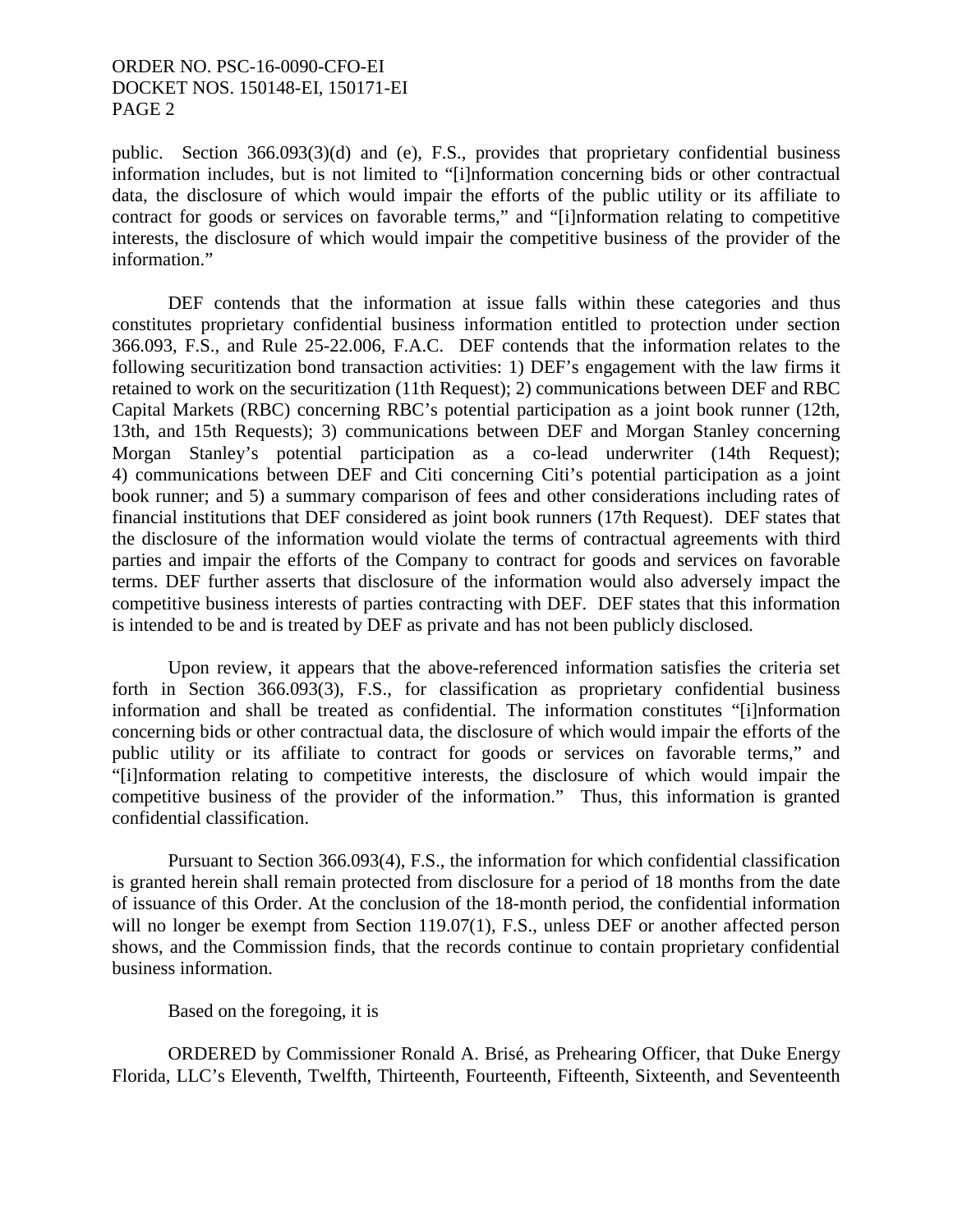## ORDER NO. PSC-16-0090-CFO-EI DOCKET NOS. 1 50148-EI. I 50171-EI PAGE 3

Requests for Confidential Classification of Document Nos. 07941-15, 00597-16, 00599-16, 00835-16, 00846-16, 00910-16, and 00912-16 arc granted. It is further

ORDERED that the information contained in Document Nos. 07941-15, 00597-16, 00599-16, 00835-16, 00846-16, 00910-16, and 00912-16 for which confidential classification has been granted shall remain protected from disclosure for a period of 18 months from the date of issuance of this Order. It is further

ORDERED that this Order shall be the only notification by the Commission to the parties of the date of declassification of the materials discussed herein.

of <u>March</u>, 2016 By ORDER of Commissioner Ronald A. Brisé, as Prehearing Officer, this 4th day

RONALD A. BRISE

Commissioner and Prehearing Officer Florida Public Service Commission 2540 Shumard Oak Boulevard Tallahassee, Florida 32399 (8s0) 413-6770 www.floridapsc.com

Copies furnished: A copy of this document is provided to the parties of record at the time of issuance and, if applicable, interested persons.

RG